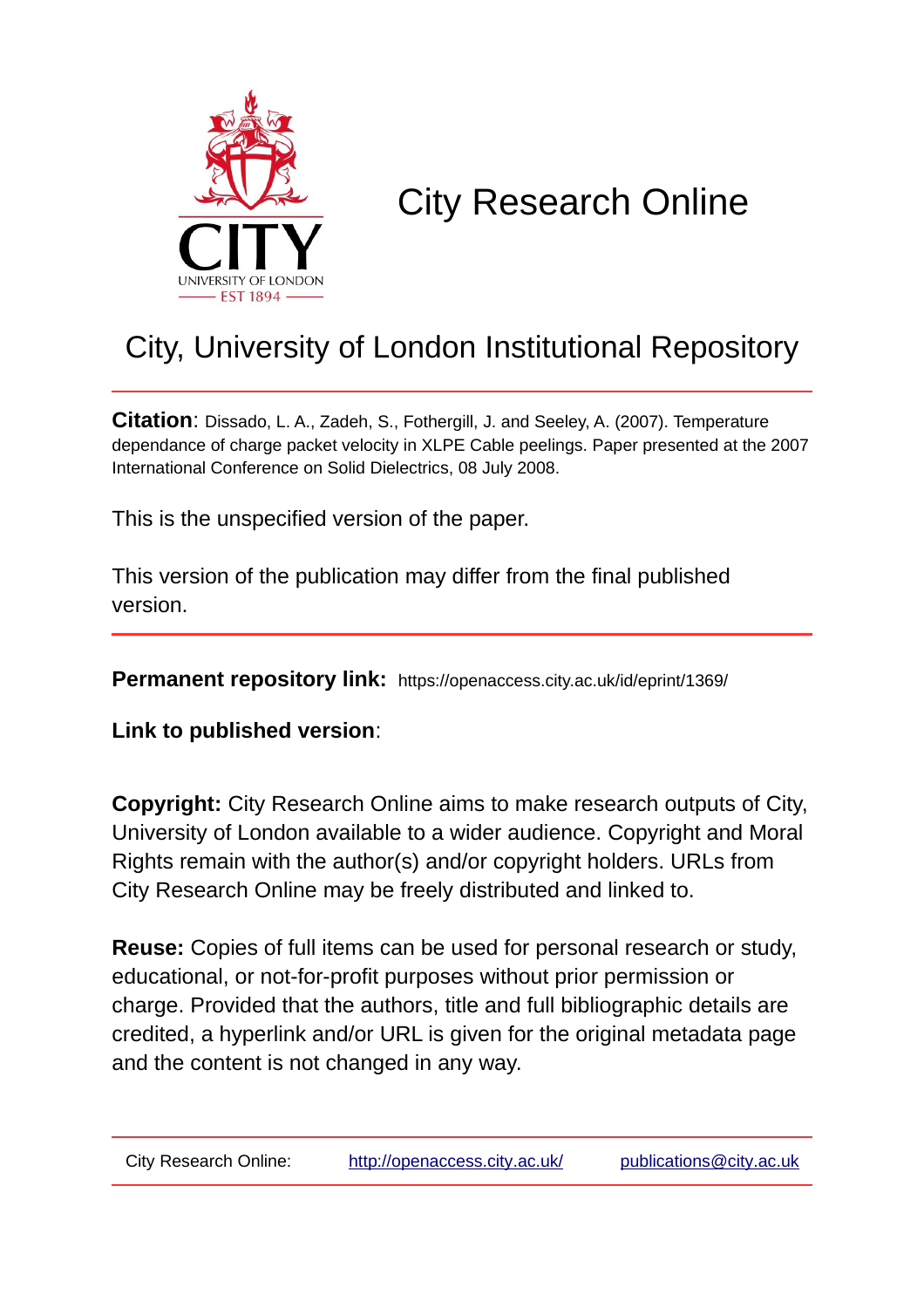## Temperature dependence of charge packet velocity in XLPE cable peelings

L. A. Dissado<sup>1</sup>, S.Zadeh<sup>2</sup>, J.C.Fothergill<sup>1</sup>, A.See<sup>3</sup>

 $<sup>1</sup>$  Department of Engineering, University of Leicester, Leicester (UK)</sup>

 $2$  Work carried out at Department of Engineering, University of Leicester, Leicester (U.K.), now at 19 Gatwick Road, London,

 $U K$ .

<sup>3</sup> Now at School of Engineering, University of NewCastle, 2985 Jalan Bukit Merah, Singapore

 *Abstract-* **The generation and transit of charge packets in 150m thick peelings from the insulation of Medium Voltage Cables manufactured using the same XLPE batch have been investigated at a number of different temperatures. Charge packet motion was investigated in peelings taken from cables that have been electro-thermally stressed at T= 90C for 5000 hours**  with a Laplacian field  $E \approx 20$ kV/mm at the location of the **samples. It was found that charge packets were generated by an applied field of 120kV/mm when the internal space charge field reached 140-150kV/mm. Measurements were made in three controlled temperature environments and it was found that the transit time fitted an Arrhenius behaviour with an activation energy of 1.2 eV. This value is similar to estimates made for the deepest traps (>1.1eV) made from the decay of space charge accumulated at lower fields of 46.67kVmm. It is also close to the activation energy for the conductivity (1.25 eV) obtained from**  the dielectric spectroscopy of unpeeled cable sections at  $E_{rms} \approx$ **0.41 V/mm, and 1.15eV from the dielectric spectroscopy of the**  peelings  $(E = 40V/\text{mm})$ . It is therefore concluded that the transit **of the charge packet is associated with the trap-to-trap transport of charge carriers located in the deepest traps available. The implications of these results for the mechanism of charge packet generation is discussed.**

## I. INTRODUCTION

 The physical nature of charge packets and their effect (if any) upon the insulation material are vexed questions that have not been resolved since their identification [1]. So far there has been only a few papers [2, 3] reporting a systematic investigation of the phenomena, hence although a number of models [1,4-6] have been advanced to describe their formation and transit of the insulation, none have received complete acceptance. Previous work with XLPE cable peelings [2] has shown that a minimum local field, in this case at the anode, was required for the generation of a charge packet. This led to an initiation period during which the internal space charge distribution built up the local field to its required value. The transit of the insulation thickness by the charge packets was slow, and an estimate of the mobility from similar peelings measured at a single temperature [7] gave the activation energy for packet motion in the XLPE peelings as  $\sim 0.95 \text{eV}$ , and associates the packet with trapped charge. The work reported here carries forward that described in [2] and [7]. Measurements are made at three different temperatures on samples taken from a specific peeling produced by the same programme, so as to determine unambiguously the activation energy for packet transport. This is compared to the value obtained for the dc-conductivity determined by dielectric spectroscopy of both the peelings and a section cut from the same cable from which the peelings were taken. The aim is to build up a body of data on carrier transport and charge packets on a well defined material [8] that can be used to critically assess the various physical mechanisms proposed to explain the packet phenomenon.

## II. MATERIALS

 The insulation material used in this investigation was a specially prepared XLPE batch, which was manufactured into MV-voltage cable with an insulation thickness of 14.6 mm by two different manufacturers as part of the E.U. ARTEMIS programme [8]. The base polymer was peroxide cross-linked following extrusion. Cable sections and insulation peelings were then used to characterize the insulation [8]. The cables were then electro-thermally stressed for given periods of time, after which sections were cut from them some being investigated as a cable section and some peeled to give insulation peelings for evaluation. All peelings were submitted to a temperature of 50  $\mathrm{^{\circ}C}$  for 48 hours which reduced the volatile content to negligible levels [8]. A similar conditioning (100  $\rm{^{\circ}C}$  for 72 hours) was applied to the cable sections investigated. All the data reported here was obtained from insulation specimens from a single cable made by one of the two manufacturers that had been stressed at a temperature of 90  $^{\circ}$ C for 5000 hours in an ac electric field with a geometrical Laplace value of  $\sim$ 20kV/mm in the region where the samples were taken.

## III. RESULTS

## *Space Charge Measurement Protocol*

 The space charge dynamics of the peelings was measured using the Pulsed Electro-Acoustic (PEA) technique. The experiments were carried out in a controlled temperature environment, and the experiments at each different temperature were carried out on different samples cut from neighbouring positions on the same peeling tape.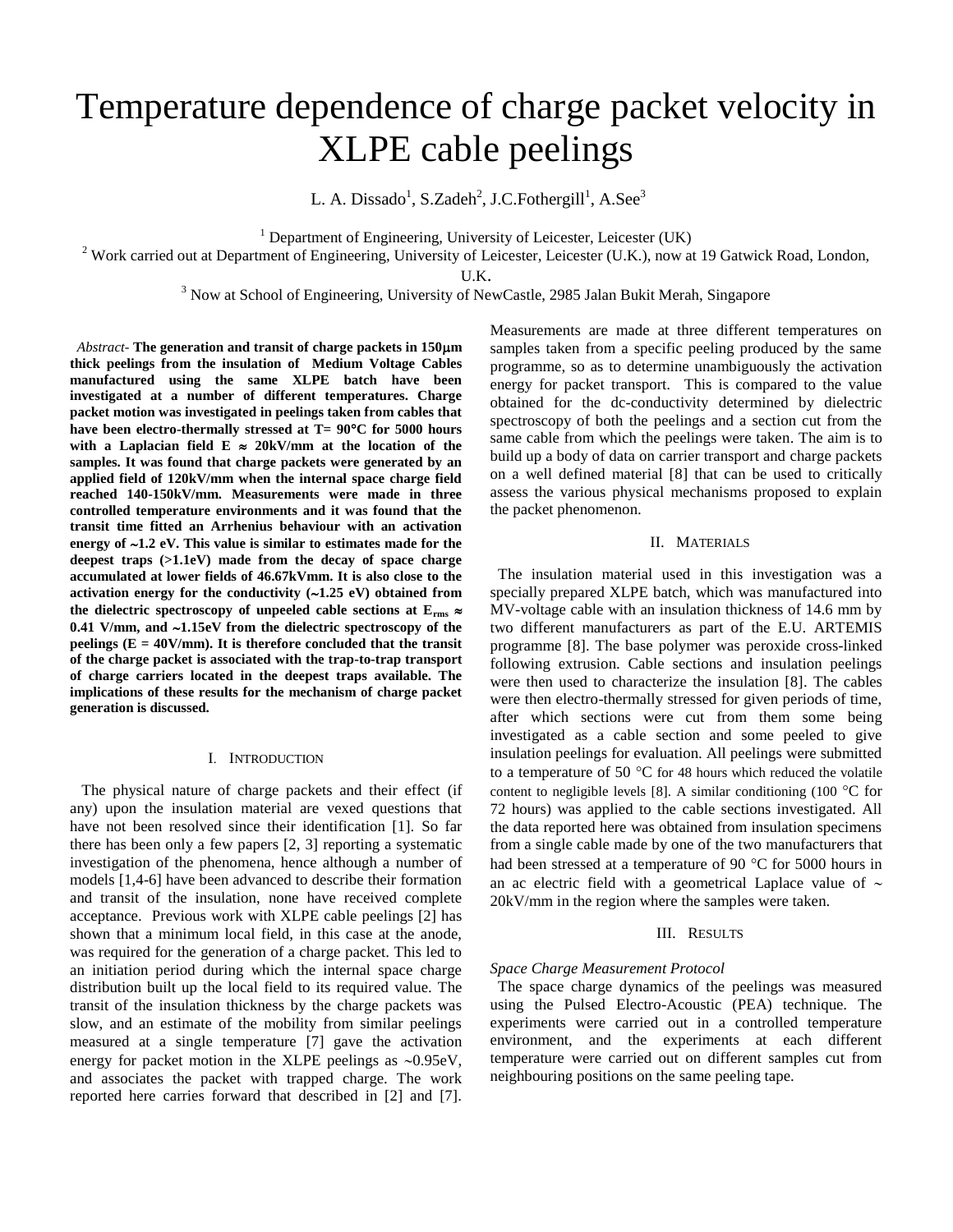

Fig. 1.Electric field distribution at selected times during transit of the sample by a charge packet at  $T = 30$  °C. Taken from [11]

#### *Charge Packets*

The results obtained at  $T = 20$  °C were similar to those previously reported for peelings from an unaged cable [2]. There is an "incubation" period of 2.1 hours during which a region of negative space charge extends from the cathode across the sample and enhances the field at the anode. When the anode field reaches a value of  $\sim 140 \text{kV/mm}$  a charge packet is generated that travels across the insulation in about 2.5 hours.

At T = 30 °C the incubation time is much shorter ( $\sim$  5 min) as is the transit time  $(t_t)$  of the sample ( $\sim$ 40 min). In this case it was difficult to determine clearly an anode field enhancement prior to the initiation of the charge packet, but the field at the front of the packet initially had a value of  $\sim$ 140kV/mm (see Fig.1) rising higher as the packet transits to the cathode as in [2].

At  $T=40$  °C it is impossible to distinguish the incubation time (t<sub>i</sub>) with our time resolution, (i.e t<sub>i</sub>  $\leq 10$  s), and the transit of the charge packets is also correspondingly short, with  $t_t \approx$ 6.25 min., see Fig. 2. Measurements at  $T = 50$  °C gave an indication of the transit of a charge packet in the first 30 s but we were unable to resolve its behaviour.



Fig.2. Charge packet transit over first 6.12 min. at  $T = 40 °C$  (deconvolved but uncalibrated data)

## *Packet transit times*

 A train of charge packets were investigated in [2] and the transit times and time dependence of the electric fields at the



Fig. 3. Anode field and the field at the front and back of the packet. Figure 4 of [2]

front and back of the packet were measured (Fig.3). It was shown that the transit times for different packets in the sequence were the same, as was also found in the current work. This was the case even though the electric field at the front of the packet increased as the packet crossed the sample (as here) and reached different maximum values for different packets in the sequence. Evaluation of the field at the rear of the packet showed that its value reduced as the field at the front increased and that the mean field in the packet was effectively the same for all packets at all times during transit. The value of the mean packet field was shown to be about equal to the minimum field  $(E_p)$  required for packet initiation for all packets in the sequence, regardless of the magnitude of the packet charge. This suggests that the transit time depends upon the mean packet field and that for a given applied field this is a property of the system. Accordingly an evaluation of the temperature dependence of  $t_r$  can be expected to yield information about the nature of the packet charge and the way that it moves. An Arrhenius plot of the transit time, Fig. 4, shows that the packet motion is thermally activated with an activation energy of  $\sim 1.2$  eV.

## *Conductivity Measurements*

Dielectric spectroscopy ( $10^{-4}$ Hz < f <  $10^{5}$ Hz) was carried out for both peeling samples (E  $\approx$  40 V/mm) and a 300mm long cable section ( $\langle E \rangle = 0.41$  V/mm), and the contribution of the



Fig.4. Arrhenius plot of transit time (diamonds) and line fitted to an activation energy of 1.22 eV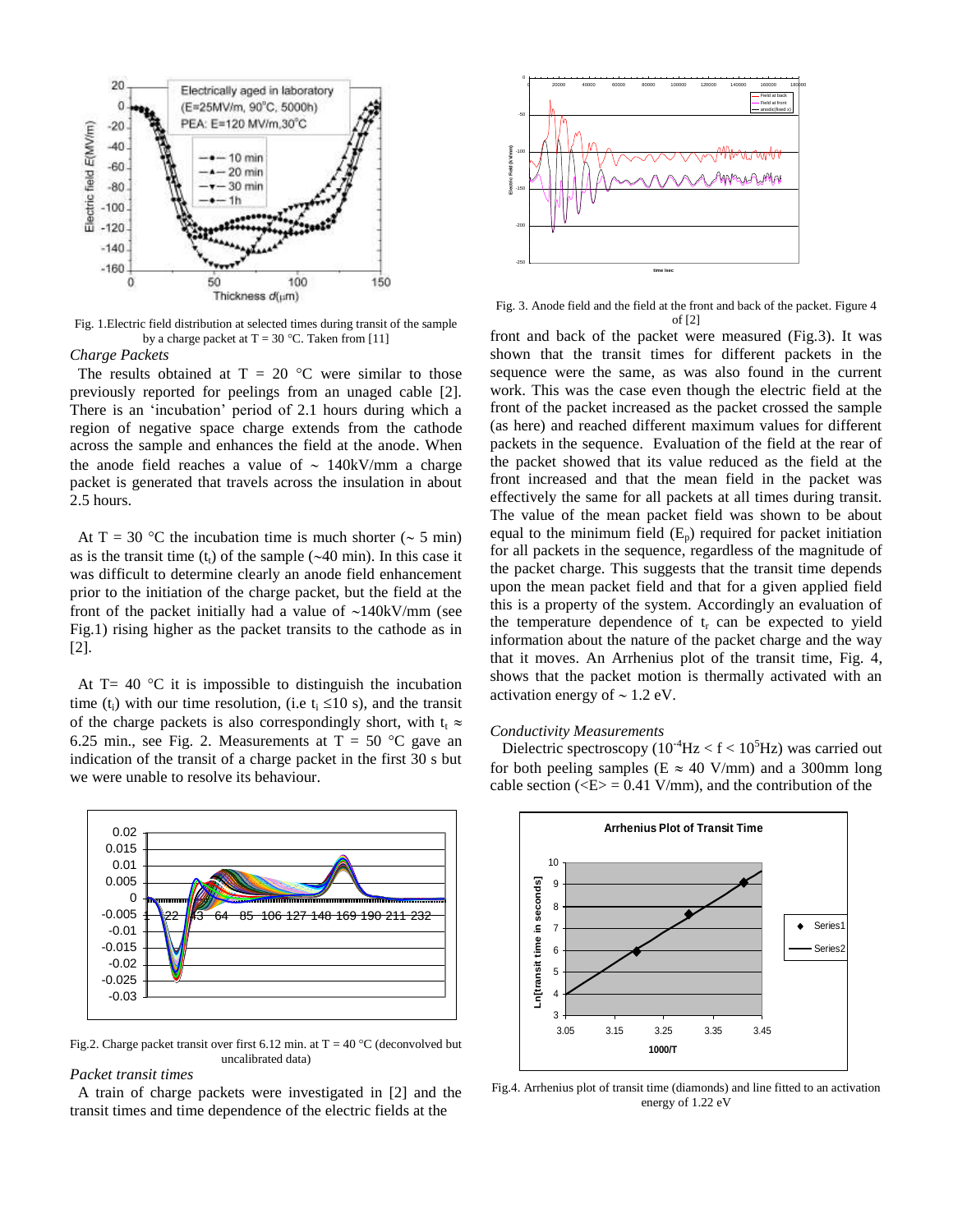

Fig. 5. Arrhenius plot of dc-conductivity in cable section

dc-conductivity identified from the low frequency response where  $\gamma''(f) \propto 1/f$ . The aim here is obtain information about dc-conductivity at low fields where space charge will not be present to any significant extent, for comparison with the charge transport involved in packets. It was found that the dcconductivity in the peelings had an activation energy of  $\sim$ 1.15 eV, and in the cable section a value of 1.25 eV, see Fig. 5.

#### *Space Charge Decay*

 Measurement of the decay of accumulated space charge following a period of polarization under an applied field can be used to obtain an estimate of the range of trap depths occupied by the space charge [7, 9] at fields where charge is accumulated but does not cross the insulation in the form of charge packets. Measurements on samples from the peeling investigated here have already been reported in [10] (denoted as (ETA) electro-thermally aged), where the polarization field was 46.7kV/mm and T  $\sim$  25 °C. The trap depth range for detrapping times in the available window was estimated to run from  $\sim 0.95$  eV to a maximum trap depth in excess of 1.1 eV.

### IV. DISCUSSION

An explanation of the charge packet phenomena requires the answer to two fundamental questions. One is the organization of injected charge into a packet rather than a homocharge distribution that is maximal at the injecting contact as in the steady-state space-charge-limited (SCLC) situation [12]. The other is the reason why the packet retains its form during the very slow transit of the sample. One point that must be emphasized here is that the conditioning applied to the samples before measurement rules out a role for cross-linking by-products and other volatile chemicals in the packet phenomena observed here, so answers to the questions posed must be sought in terms of the basic polymeric material, its non-volatile additives, and the dielectric/electrode interface.

## *Packet generation*

Three basic mechanisms have been proposed for the generation of a packet of charge. In [1] it is suggested that the field-dependence of the injection current exhibits hysteresis, whereas in [6] a fluctuation in the injection current produces a packet superimposed upon a SCLC-type homocharge distribution. In contrast [4] relies on acetophenone-assisted field-induced ionization of impurities to generate the packet as an ionization front. The conditioning of our samples precludes such an explanation here. The model of [5] also relies on field ionization, this time of neutral sites via an intermediate state, to give mobile holes and a residual negative layer of ionized sites. The displacement of the layer of ionization provides the moving packet.

 In the situation described here the packets appear at the anode when negative heterocharge enhances the field to above a specific value,  $E_p$ . Before this value is reached there is little evidence for positive charge injection, and once the packet has been formed there is again little evidence for further positive charge injection until the packet exits at the cathode. This type of packet formation could be regarded as an example of field ionization, which occurs next to the anode because that is where the heterocharge field is maximal. However it is also possible that it is due to a strong enhancement of the injection current that occurs once the anode field exceeds  $E_p$ . The injected charge will immediately lower the anode field and reduce the injection current back to a negligible value, leading to an injected charge distribution in the form of a peak next to the anode. In this latter case it would be expected that  $E_p$ would be dependent upon the type of electrode/polymer interface, whereas if field ionization is the origin of the packet,  $E_p$  should be dependent upon the composition of the insulating material. In either case the amount of charge in the packet will be dependent upon the amount by which  $E_p$  is exceeded at the moment of generation, and thus may vary when a sequence of packet is formed.

#### *Packets during transit*

 The retention of packet shape during transit has received two basic explanations. In [5] the packet is a layer of ionization and as such will always retain its shape. In [6] an argument is presented for a negative differential resistance above a given value of field and hence that the speed of charge movement passes through a peak, Fig. 6. The charge speed in the high field at the packet front and in the low field at the packet rear



Fig.6. Schematic diagram of charge speed as a function of electric field when a negative differential resistance occurs.